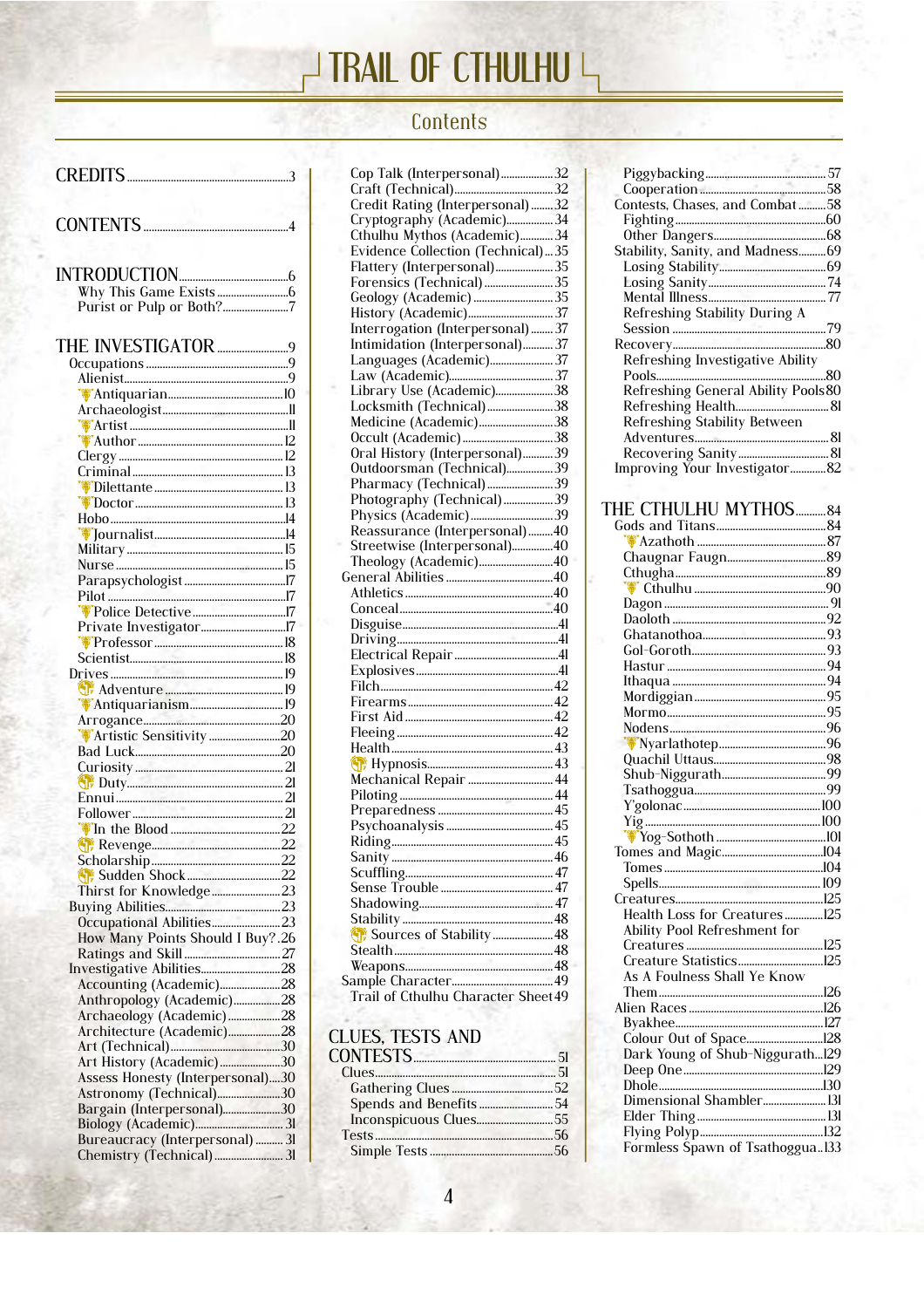# **J TRAIL OF CTHULHU L**

# Introduction

In the mists of prehistory, alien gods and monsters fell to Earth and warred over our planet, unleashing cosmic science and inconceivable powers until continents sank and seas boiled. Exhausted or defeated, They fell into an aeonslong slumber, and the human race goes about its unknowing business over Their graves and tombs. But there are those who want to seek out the fragments of the lore They left behind. Those who want to learn the secrets of the stars, and the true names of the dimensions. Those who want the dead gods' powers. Those want to wake Them up.

You are among the few who suspect the truth – about the mad gods at the center of the universe, about the Great Old Ones who dream of clearing off the Earth, about the extra-terrestrials who use mankind in their experiments, about the ancient legends of undying evil that are all coming true. You have to make sure nobody else ever finds out — or the world will wake up screaming.

You have to keep the doors to the Outside from swinging open – no matter what the cost in life or sanity. You have to piece together the clues from books bound in human skin, from eviscerated corpses covered in ichor, and from inscriptions carved on walls built before humanity evolved. You have to go wherever the answers are, and do what needs to be done.

But do you dare to follow ... the trail of Cthulhu?

### Why This Game Exists

This game exists in order to adapt the greatest RPG of all time, *Call of Cthulhu,* to a different rules set, the GUMSHOE engine. Why on Earth would we do a thing like that? First of all, part of what makes *Call of Cthulhu* so great is its theme, taken from the cosmic despair of the greatest horror writer of the 20th century, HP Lovecraft. We kept that. Second, part of what makes *Call of Cthulhu* so great is its deliberate decision to make characters increasingly vulnerable to the horrors they face, to give their bravery real meaning and force real mechanical consequences in the game. We kept that, too.

So what did we change? Let me change the subject. The greatest playwright ever is William Shakespeare. His greatest play is *King Lear*. Why would Akira Kurosawa make that play into a movie? And why would he set that movie, *Ran,* in samurai-era Japan instead of quasi-ancient Britain? Because more people want to – or can – see a movie than a play, and because transferring the story to Japan makes its themes paradoxically clearer than leaving them in the "familiar" world Shakespeare wrote. Did *Ran* improve on *King Lear*, or make it obsolete? Don't be ridiculous. Did it do something worth doing by changing *King Lear*? Absolutely.

To return to our topic, then: Another part of what makes *Call of Cthulhu* so great is its emphasis on investigation, on gathering clues instead of treasure. We designed GUMSHOE to make that easier, clearer, and more direct. GUMSHOE exists to solve a problem that many people found with running *Call of Cthulhu* – one bad die roll can derail an adventure. You didn't find the diary, so you didn't get the spell, so either Arkham is destroyed or the Keeper has to scuttle 'round and plant the diary somewhere else. In *Trail of Cthulhu*, the GUMSHOE rules guarantee that you will find that diary. (We don't promise not to destroy Arkham.) This is not the entirety of what GUMSHOE offers, but it was the starting point for GUMSHOE's laser-like focus on investigation.

Some Keepers, and even some players, enjoyed seeing everything go pear-shaped, and reveled in the creative destruction of the adventure. Some didn't, and worked out their own ways around the problem, ways they are perfectly happy with; their own crib sheets to *King Lear*, if you will. We hope there is enough other good stuff in here for them, but *Trail of Cthulhu* is first and foremost for the Keepers and players who privilege investigation, and who want mechanics that do likewise. It's for fans of procedural shows like *House* or *CSI*, in which the mystery isn't "will the lab test come back," but "what do the results mean"? That's not to say things won't go wrong for the players, merely that the wrongness won't be caused by an absence of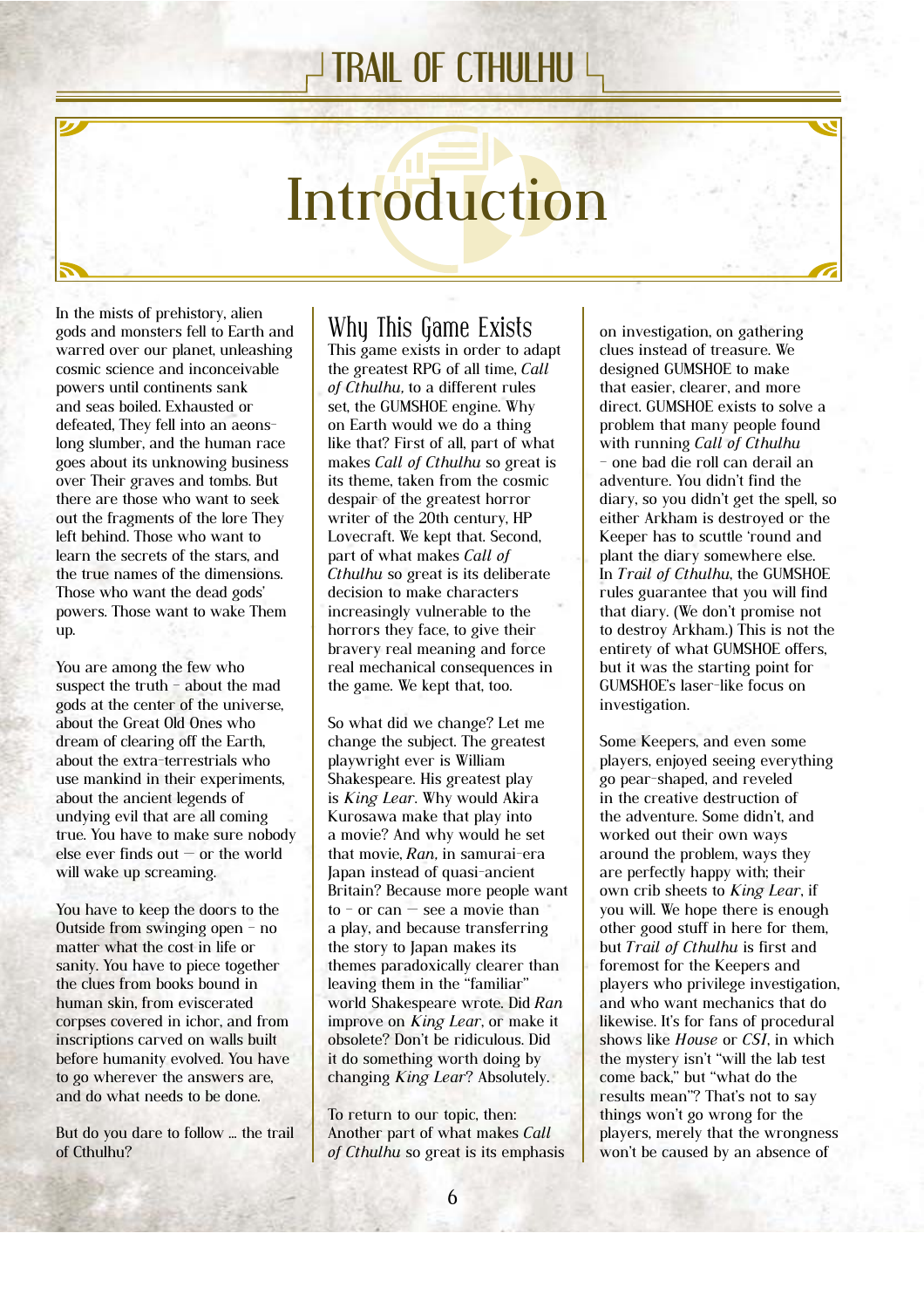# $\Box$  TRAIL OF CTHULHU L

**Introduction** 

#### Core Concepts **Roleplaying Game:** We assume you've already got this covered. If not, see any other roleplaying game book for the mandatory "What is Roleplaying" section, or ask your geek friends. **Keeper:** The Game Master, or GM.

**Investigators:** The Player Characters, or PCs.

**Investigative Abilities:** Include academic, interpersonal, and technical abilities. These abilities *always* work; they are designed to gather clues.

**General Abilities:** The rest of the abilities, including combat abilities and "statistics" like Health, Sanity, and Stability. Using or testing them creates drama; they may fail.

**Stability:** A short-term measure of your Investigator's mental health. It goes down rapidly during an adventure, but usually refreshes afterward.

**Sanity:** A long-term measure of your Investigator's blissful ignorance of the horrible truths of the Mythos. It goes down slowly, and seldom if ever goes up again.

**The Mythos:** Short for Cthulhu Mythos, the body of lore created by HP Lovecraft that underlies most, or all, of the horrific events in a *Trail of Cthulhu* campaign or adventure.

**HP Lovecraft:** American horror writer (1890-1937). All quotes in this rulebook are from his stories and poetry.

**Clue:** The point of each scene is to deliver a clue to the mystery, to the Investigator with the relevant investigative ability. When the clue has been delivered, the scene can end, unless there's a really awesome fight going on. Clues are leads to other scenes; they don't have to be "true."

clues, but how they use them. It's for players who are curious about the Call, and who want to follow the Trail all the way to the end.

### Purist or Pulp or Both?

The game *Trail of Cthulhu* is intended to tell stories of uncovering the occult horror mysteries of the Cthulhu Mythos. Traditionally, such games fall into one of two camps.

One is the Purist idiom or mode, which takes a subset of HP Lovecraft's later and starker works (*The Colour Out of Space*, *At the Mountains of Madness*, *The Shadow Out of Time*, *The Whisperer in Darkness*) as its

model. It intends to recreate a game of philosophical horror, in which the act of uncovering the truth dooms both active seeker and unfortunate bystander alike.

The second is the Pulp idiom or mode, which aims rather for the "desperate action" feel of Robert E Howard's Cthulhu Mythos stories (*The Thing on the Roof*, *The Fire of Asshurbanipal*, *Skull-Face*). It intends to focus on the struggle (especially the physical struggle) against the Mythos, doomed or noble as the case may be. It also privileges character survival somewhat more than does the Purist idiom.

HP Lovecraft, of course, wrote in both idioms: *The Case of Charles*  *Dexter Ward, The Dunwich Horror*, and *The Shunned House* all feature more-or-less resolute monster-hunting Investigators thwarting cosmic evil in Howardian fashion. (Robert E Howard also wrote at least one fine Purist Mythos tale, *The Black Stone*.) Many of Lovecraft's finest tales, such as *The Call of Cthulhu* (which features both neurasthenic scholars uncovering the truth and police raids on vile cults) and *The Shadow Over Innsmouth* (which features both a desperate chase through a ruined town and a narrative of psychological corruption) draw from both modes for their power. While it is not our job to tell you how to run your game (actually, it is, but we'll get to that in a later chapter), it seems to us that treating Cthulhoid horrors the way HP Lovecraft does would be a good idea.

However, for those who wish to emphasize one or another idiom, we have indicated those rules and game elements most suited for the Purist mode with the following symbol:



and those most suited for the Pulp mode with this one:



The Keeper may rule that some rules and elements are simply not allowed in her games in order to inculcate a specific flavor of horror, which is after all the entire point. An index of Pulp and Purist rules can be found on p 243.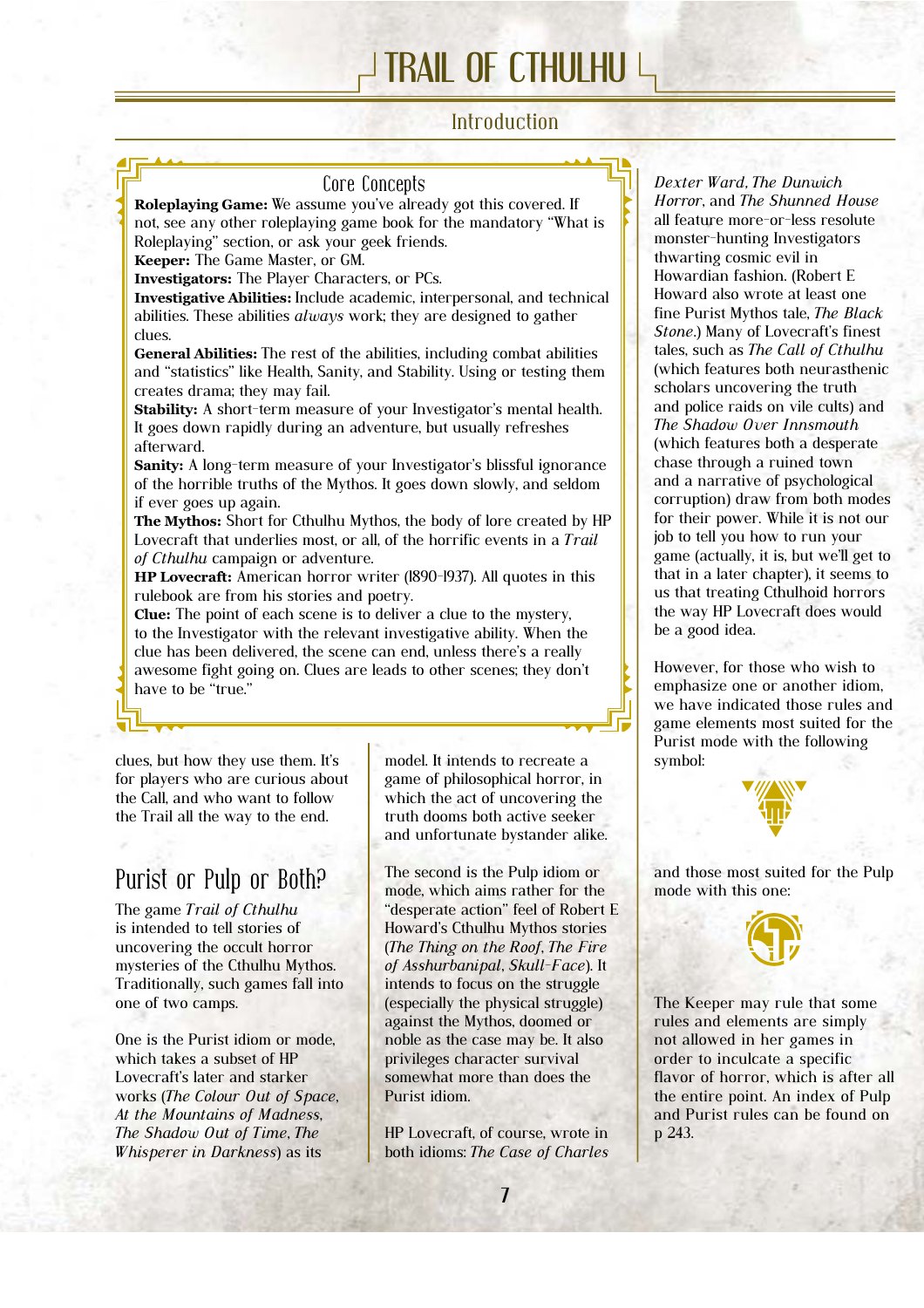# **J TRAIL OF CTHULHU L**

The Investigator

### **DRIVES**

"Our motivation after that is something I will leave to psychologists. We knew now that some terrible extension of the camp horrors must have crawled into this nighted burial place of the aeons, hence could not doubt any longer the existence of nameless conditions — present or at least recent just ahead. Yet in the end we did let sheer burning curiosity — or anxiety — or  $A$ utohypnotism  $-$  or vague thoughts of responsibility toward  $G$ edney  $-$  or WHAT NOT  $-$  drive us on."

— At the Mountains of Madness

What motivates an Investigator? Why uncover blasted ruins, or delve into matters quite obviously best left alone? Because some people – perhaps not the fortunate, or even the brave – are Driven to do so. Every Investigator must have a **Drive,** a core desire that impels him to seek strange, far truths at the cost of everything he once held dear. It is quite literally something more important to you than your life or sanity. Although psychologically an Investigator may be driven by many different forces, and the player can roleplay her with such complexity, mechanically each character should only have one core Drive.

Refusing to follow an Investigator's Drive, therefore, costs Stability. Succumbing to your Drive can temporarily blind you to the dangers of doing so, adding a thin veneer of Stability as with open but unseeing eyes you descend into the crypt (see p. 72) . If your sanity is imperiled too much

### List of Drives

**A** Adventure **Antiquarianism** Arrogance Artistic Sensitivity Bad Luck **Curiosity Duty** Ennui Follower In the Blood Revenge Scholarship Sudden Shock Thirst for Knowledge

you lose even this dubious benefit (see p. 76).

Any Drive might impel any sort of Investigator, but some Occupations seem more naturally suited to some Drives than others. Such pairings are noted below. Some Drives, likewise, are better suited to the Pulp or Purist games, although any Drive might motivate any character in any idiom.

### **G** Adventure

"IN ALL THIS PLANNING THERE WAS MUCH that excited my interest. The fight itself promised to be unique and spectacular, while the thought of the scene on that hoary pile overlooking the antediluvian plateau of Gizeh … appealed to every fibre of imagination in me."

— Under the Pyramids

Nothing gets you going like the promise of action, combat, and strange new experiences. You're an adrenaline junkie and if ichor is the cure, then so be it! Turning down an adventure to "play it safe" is like admitting that your whole life was meaningless before.

**Especially appropriate for:** Criminal, Military, Parapsychologist, Pilot

**Example:** Harry Houdini in *Under the Pyramids.*

**W** Antiquarianism "With the years his devotion to ancient things increased; so that history, genealogy, and the study of colonial architecture, furniture, and craftsmanship at length crowded everything else from his sphere of interests. These tastes are important to remember in considering his madness…"

— The Case of Charles Dexter Ward

The dead past is the only place you feel truly alive. Discovering some truth about it, or simply experiencing old and beautiful houses or items, is the purpose for living at all. Neglecting the past merely because it seems unsavory is for brutish, mayfly moderns.

**Especially appropriate for:**  Antiquarian, Archaeologist, Clergy, Professor

**Examples:** Charles Dexter Ward, Elihu Whipple in *The Shunned House*, and the narrator of *He*.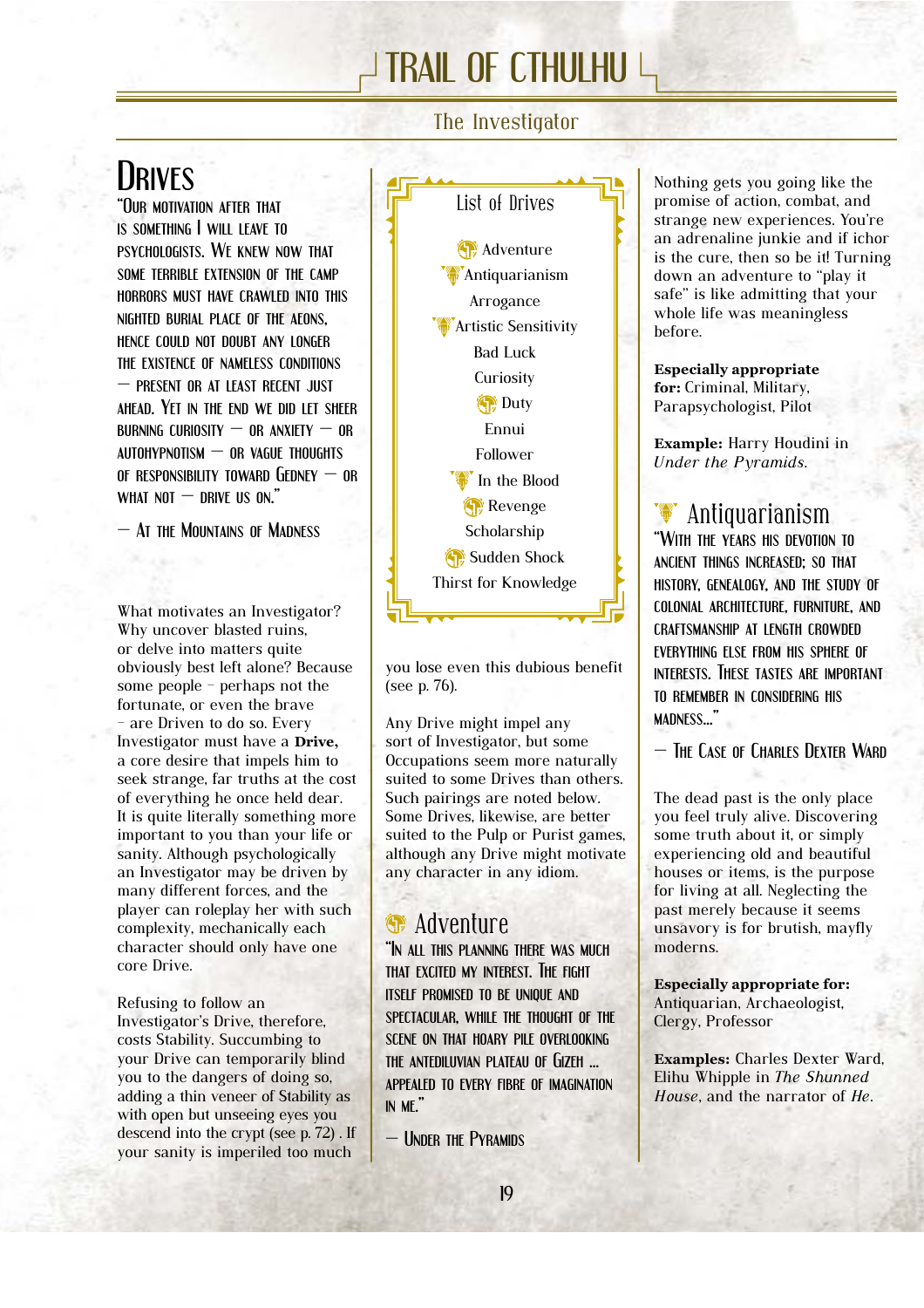# TRAIL OF CTHULHU

### Investigative Abilities



*gunpowder analysis of bullets or other residue*

- *match samples of dirt or vegetation from a piece of evidence to a scene*
- *perform chemical document analysis on ink or paper*

Cop Talk (Interpersonal)

You know how to speak the lingo of the police, and to make them feel confident and relaxed in your presence. You may be a current or former cop, or simply the kind of person they immediately identify as a solid, trustworthy citizen. You can:

- *coolly ply cops for confidential information*
- *get excused for minor infractions*
- *imply that you are a colleague, authorized to participate in their cases*
- *tell when a cop is lying to you or holding something back*
- *call in favors from law enforcement contacts*

### Craft (Technical)

You can create useful physical objects, working with materials like wood, metal, jewelry, and so forth. Although the resulting cabinets, kettles, or rings may be beautiful, your focus is utility, not art. Like the Art ability, you may focus on one craft (blacksmithing, cabinetry, coopering, etc) or diversify into many; the same rules apply.

You may be able to use your Craft ability to specific investigative ends: discover a secret drawer in a desk if you are a cabinet-maker, and so forth.

### Credit Rating (Interpersonal)

You are able to operate easily within your economic class, make purchases, mingle socially, cadge invitations or introductions, pick up rumors or call in favors from professional or social contacts, or secure a loan. Investigators with no Credit Rating score might be hoboes or drifters, they may just distrust banks, or they may have no real ability to schmooze. What counts as "your economic class"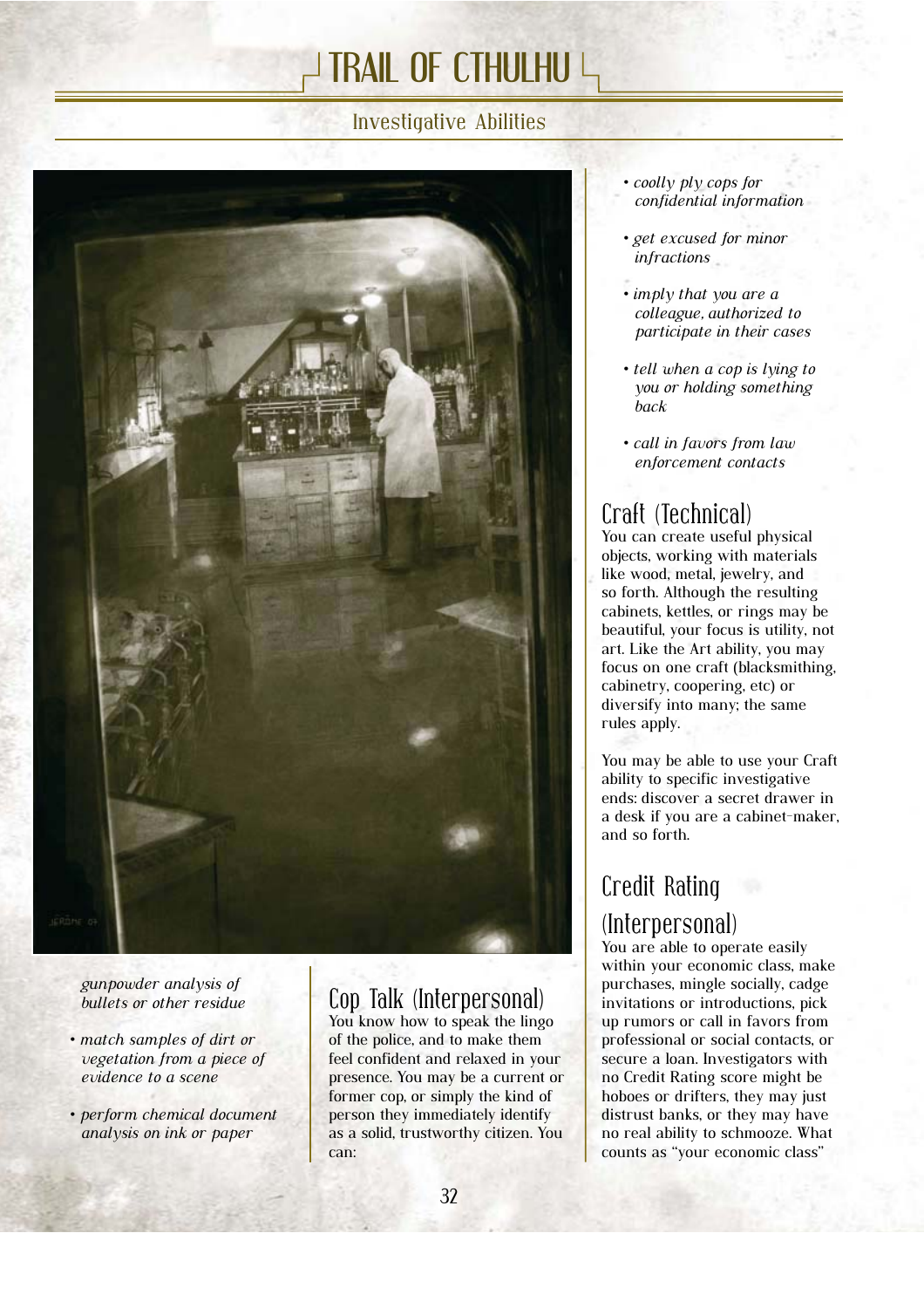#### Player Name: Josh

# TRAIL OF CTHULHU BY KENNETH HITE

#### Sanity 0 1 2 3 4 5 6 7 8 9 10 11  $12 \mid 13 \mid 14 \mid 15$ Hit Threshold<sup>3</sup> 4 **Stabilitu**  $-12$   $-11$   $-10$   $-9$  $-8$   $-7$   $-6$   $-5$  $-4$   $-3$   $-2$   $-1$ 0  $1 \t2 \t3$ 4 5 6 7 8 9 10 11 12 13 14 15 Health  $-12$   $-11$   $-10$   $-9$  $-8$   $-7$   $-6$   $-5$  $-4$   $-3$   $-2$   $-1$  $0 \mid 1 \mid 2 \mid 3$ 4 5 6 7 8 9 10 11 12 13 14 15

1 In a Pulp game where Sanity can be recovered, mark Sanity pool loss with a line, Sanity rating loss with a cross.

<sup>2</sup> Occupational abilities are half price. Mark them with a  $*$ before assigning points.

3 Hit Threshold is 3, 4 if your Athletics is 8 or higher

<sup>(1)</sup> These General abiltities double up as Investigative abilities

<sup>4</sup> Usually, you can't start with Cthulhu Mythos. Sanity is limited to 10-Cthulhu Mythos.

5 In a Pulp game If your Firearms rating is 5 you can fire two pistols at once (see p. 42)

6 Assign one language per point, during play. Record them here.

7 Any Fleeing rating above twice your Athletics rating costs one point for two.

<sup>8</sup> Only Alienists and

Parapsycholigists can buy Hypnosis, and only in a Pulp game

9 You start with 4 free Sanity points, 1 Health and 1 Stability point.

Investigator Name: Martin Harvesson Drive: Revenge (for dead partner) Occupation:<sup>2</sup> Private Investigator Occupational benefits: Spend points 2-for-1 after Rolling Disguise or Shadowing Pillars of Sanity: Moral Code, Loves Chicago, notion of human worth Build Points:  $\sigma$ 



#### SOURCES OF STABILITY: CONTACTS AND NOTES

Joan (Plucky, fast-talking secretary)

Lieutenant McAllen (former partner)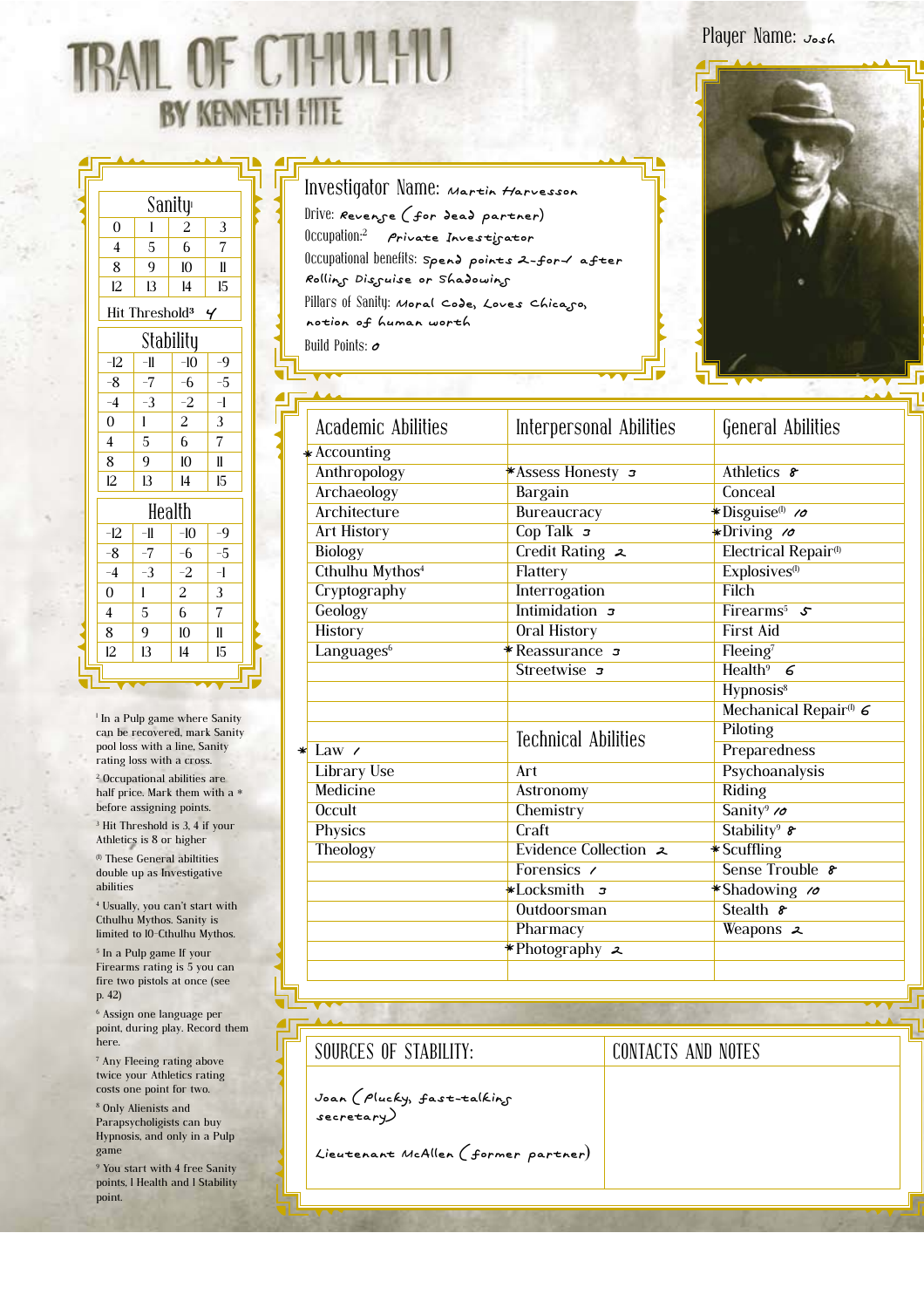# TRAIL OF CTHULHU

#### Fighting

#### Horribly, Realistically, Lethal Firearms

You would be amazed, or perhaps you wouldn't, at the number of playtesters who complained that a single gunshot would not reliably kill their character. Firearms are chancy things, even in expert hands – there is a fully attested report of a gunfight involving three guns and thirty shots fired, that occurred *entirely inside a police car*, in which nobody was seriously injured. Every cop in the world has a story about the guy who "just wouldn't stay shot." There is even an argument that until a character gets below 0 Health points, Health points have the same abstract function as other pools. But that said, we plead guilty to making gunfights sort of survivable in the name of continuing drama.

After all, a .38 pistol will do only 4 points per shot on average, meaning it will take two shots to knock a Health 6 target down to Hurt. Now, if that's two point-blank shots (6 points apiece), those two bullets will very likely knock that Health 6 storm trooper down to Seriously Wounded and force a Consciousness roll. It would take two maxed-out (rolling a 6 on each die) point-blank shots, 18 points total, to kill him.

So, if you want a more realistic damage result from firearms, with a possible one-shot kill, the simplest way to do it is to treat all Hurt results to humans from firearms as Seriously Wounded results. Where bruising or even hacking damage might be "shaken off," any gunshot that drops your Health pool to 0 or below does an additional +6 points of damage. A single point-blank shot from a heavy firearm can now potentially kill your Investigator instantly, assuming her Health pool is 3 or less. Even if her Health pool is 9 or less, it could potentially force her to lose consciousness, which is probably just as bad, or even worse in some circumstances.

Monsters, especially Mythos monsters, don't suffer any such extra damage from gunshots unless the Keeper explicitly rules that they do. Making NPCs drop dead on a bullet wound is easy - just give them 0 or less Health points. This isn't necessarily a measure of their actual fortitude, it's more likely to have narrative significance. For example, an NPC the PCs are talking to might be shot dead by a single bullet before revealing important information.

combatant taking an action, is called a **round**. When one round ends, another begins. (For speed of play, however, ranking order stays where it was at the beginning of the combat even if pool values have changed.) When called upon to act, each combatant may strike at any opponent within range of his weapons. Some supernatural creatures may strike more than once per round. They make each attack in succession, and may divide them up between opponents

within range, or concentrate all of them on a single enemy.

Once the fight has begun, if a combatant wishes to do something else besides fight – run away, jump up on the sideboard for a tactical advantage, throw a grenade – they move immediately to the last position in the ranking order as they turn to expose their vulnerable back to the foe, shake off the adrenaline, fumble for the pin, or whatever.

Creatures may choose to use their actions to deal additional damage to downed or helpless opponents rather than engage active opponents. They automatically deal once instance of damage per action. Only the most crazed and bestial human enemies engage in this behavior.

Combatants who join an affray in progress come last in order of precedence. If more than two combatants join during the same round, the Keeper determines their relative precedence using the rules above.

The fight continues until one side capitulates or flees, or all of its members are unconscious or otherwise unable to continue.

#### Armor

Armor may reduce the damage from certain weapon types. If you're wearing a form of armor effective against the weapon being used against you, you subtract a number of points from each instance of damage dealt to you before applying it to your Health pool.

In the 1930s, there is essentially no personal body armor available besides Great War surplus helmets. A "tin hat" reduces damage from bullets and cutting or slashing weapons by 2 points, and from clubs or blunt trauma by 1 point. It is only effective against head shots, of course.

At the Keeper's discretion, tough leather jackets, thick raccoon coats, or other heavy outer garments might reduce damage from small knives, improvised weapons, fists, or clubs by 1 point.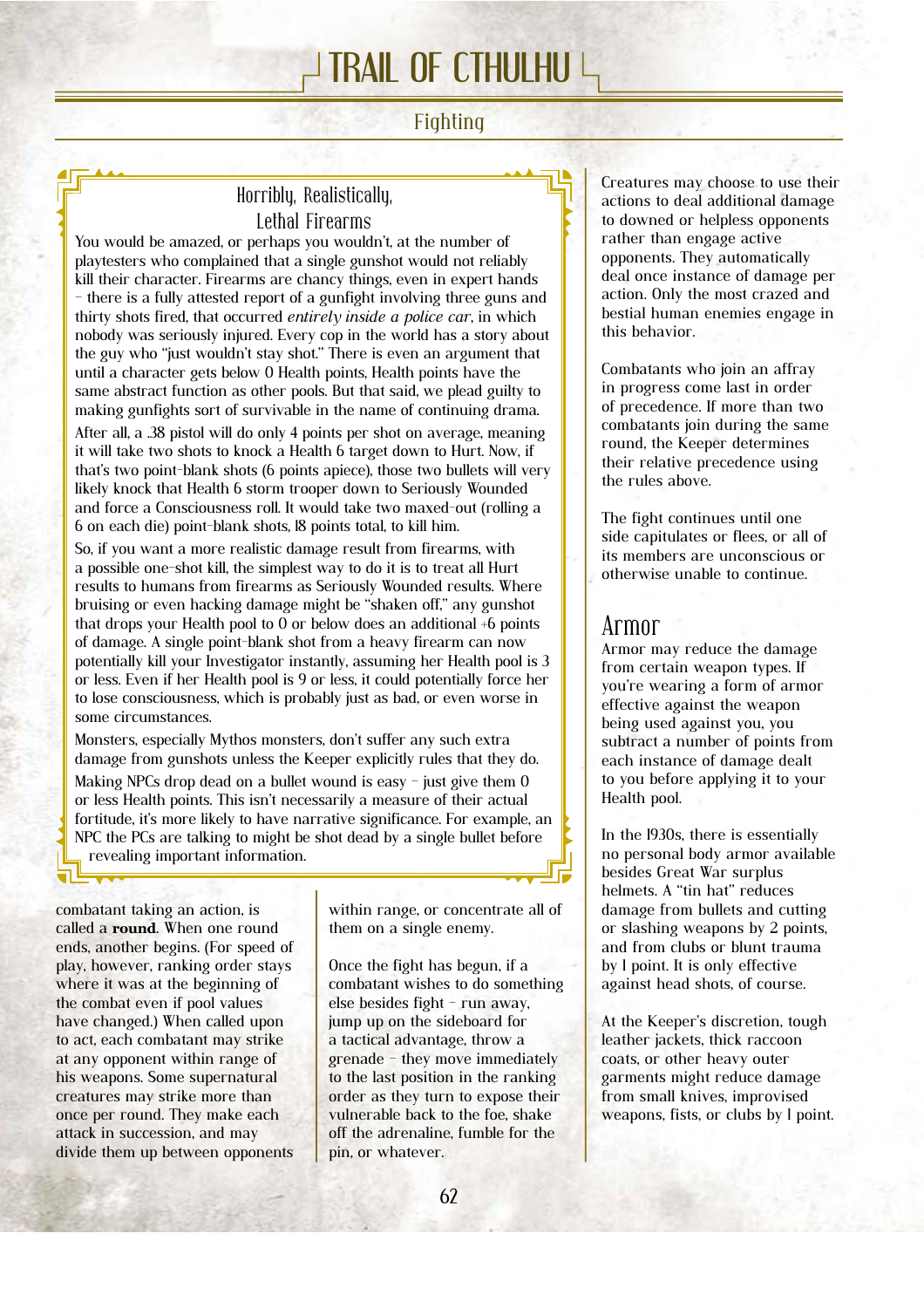# TRAIL OF CTHULHU

### Stability, Sanity and Madness

#### Why Two Abilities?

GUMSHOE gets by just fine with Stability as a catch-all, while *Call of Cthulhu* uses Sanity to measure both Mythos-ignorance and mental health. Why separate the two? Fundamentally, it seems necessary to do it in order to model as many of Lovecraft's characters and stories as possible. The Sanity rules in *Call of Cthulhu* superbly model a Lovecraft character like Francis Thurston in *The Call of Cthulhu*, who skirts the edge of madness merely after reading a few news clippings and diaries, or Professor Nathaniel Peaslee in *The Shadow Out of Time*, who goes mad after discovering that his nightmares are actually memories and seeing his own handwriting in the ancient Yithian city of Pnakotus. It likewise suitably models characters driven mad by the traumatic shock of encountering actual Mythos entities, such as Robert Blake in *The Haunter of the Dark* or the narrator of *Dagon*.

But Lovecraft's fiction also features folks like Dr Armitage in *The Dunwich Horror*, who has read the *Necronomicon* at least twice and has a terrifying level of Cthulhu Mythos knowledge, but who remains outwardly completely stable and respectable even in the face of a Spawn of Yog-Sothoth. He has a very high Stability, even if his Sanity – his ability to believe in the pious legends of faith and science  $-$  is perilously low.

A middle case is young Danforth from *At the Mountains of Madness*, who "comes unstrung" upon seeing an onrushing shoggoth and retains a morbid fear of subways henceforth. But he is able to pull himself together to fly the plane out of Antarctica, and his "final breakdown" only comes after he reads the entire *Necronomicon* and makes horrible sense of his last sight of Kadath.

The narrator of that novel, Dyer, also saw the shoggoth (though not the final glance), and is at least familiar with some of the Cthulhu Mythos, but remains stable enough to keep his academic post. However, Dyer apparently believes that even knowledge of the Elder Things' city is almost as dangerous as the shoggoths lurking therein.

Examples from Lovecraft's fiction can be endlessly multiplied, but we decided on this as the bottom line: Although Mythos knowledge can be dangerous to your mental health, it is only by applying it to the "piecing together of dissociated knowledge" – in game terms, by using your Cthulhu Mythos ability – that the truth begins to hurt. That said, being swarmed by an army of Deep Ones or seeing the rise of Great Cthulhu will mess you up big time, no matter how you interpret it to yourself.

incidents, using the examples provided as a benchmark. Some especially overwhelming creatures, especially Mythos monsters, may impose higher than normal Stability losses when seen from a distance, seen up close, or ripping your lungs out. In adventures, when a Stability test is called for, a Stability test with a potential loss of 4 points is described as "a 4-point Stability test."

Here's a Stability test in action:

*Martin's current Stability is 8. While staking out a dismal warehouse on the outskirts of Tangier, he sees a jerky, grayish figure materialize out of* 

*the sand and then flow toward the mountains. Since this is a djinn created by human sorcery, and not a Mythos creature, Martin's player Josh will be trying to beat a Difficulty of 4. (If it had been a Sand-Dweller, for instance, Josh would be trying to beat a Difficulty of 5.) Confident that this mere glimpse of a creature constitutes only a minor brush with destabilizing weirdness, Josh elects to spend only 1 point to bolster his roll. Alas, he rolls a 1, for a result of 2, two lower than the Difficulty Number. Having failed, Martin* 

*suffers a Stability loss of 3. Having spent 1 point on his bonus and lost another 3 to the failure, Martin's new Stability pool value is 4.*

The Keeper should cap total Stability loss for any given incident at the highest potential single Stability loss.

*Martin and his friend Daniel are in the North End cemetery on a cloudy afternoon looking for genealogical data on a suspected immortal wizard. Suddenly, a small pack of rat-things bursts from an open grave and attacks them. (For dramatic purposes, the Keeper chooses to call for a single*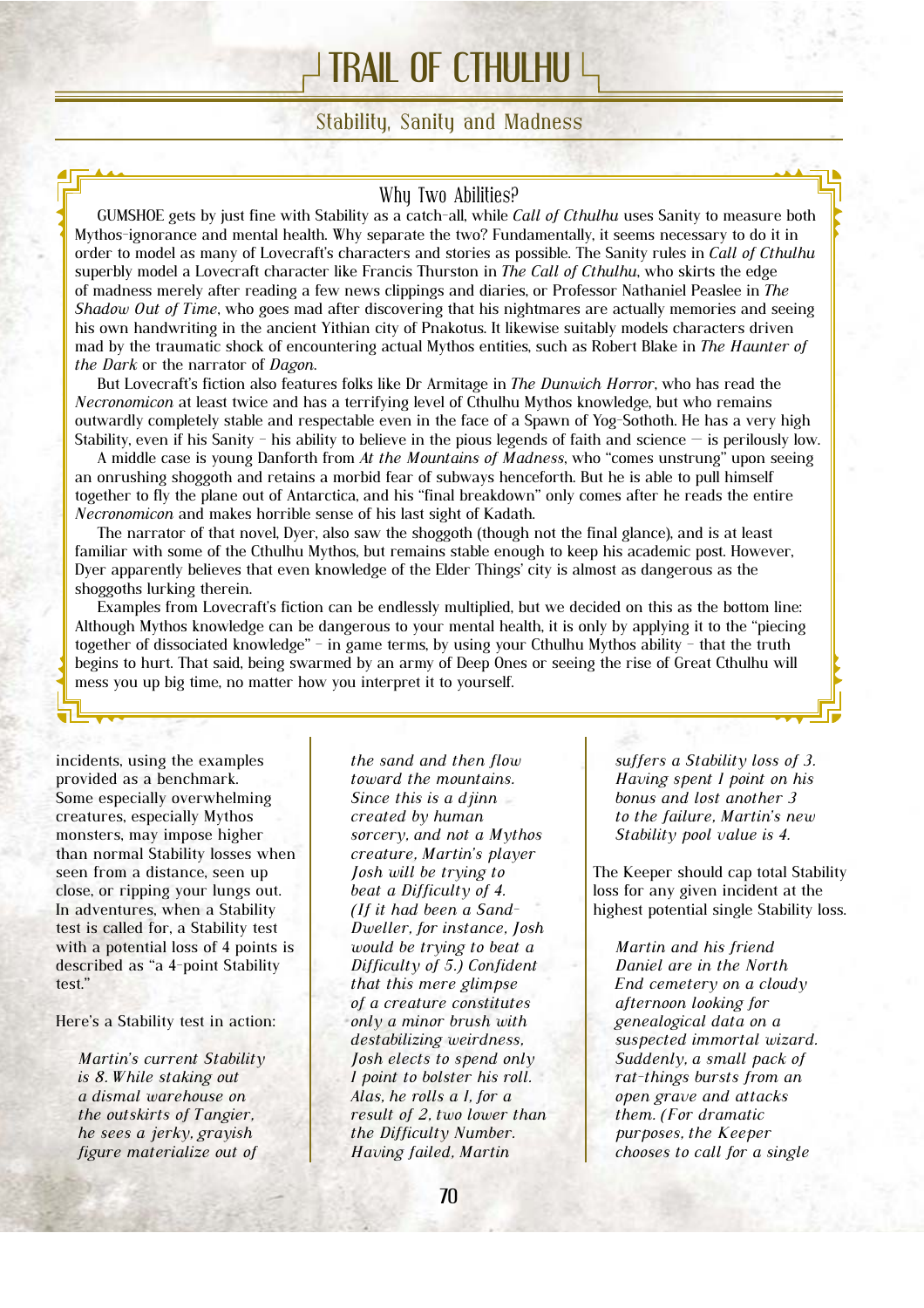# **J TRAIL OF CTHULHU L**

#### Gods and Titans

### Hastur

"There is a whole secret cult of evil men (a man of your mystical erudition will understand me when I link them WITH HASTUR AND THE YELLOW SIGN) devoted to the purpose of tracking them down and injuring them on behalf of the monstrous powers from other dimensions."

#### — The Whisperer in Darkness

- Hastur the Unspeakable dwells near the star Aldebaran in the constellation Taurus, possibly trapped in the gravity well of a dark neutron star. He is an octopoid Great Old One similar in form to Cthulhu, with an unbearably horrific face. He has an active cult on Earth, especially among the Tcho-Tcho people and experimental artists.
- Hastur is the embodiment of entropy and decay. Just as intelligence is merely a local manifestation of higher order, Hastur is the mirror image of that, a kind of localized antiintelligence that manifests as paranoia, despair, futility, unreason, and ennui. Whether Hastur has any "real" existence is impossible to say definitively.
- Hastur is not the god's true name, but that of one of his cult centers. He is better called the Magnum Innomiandum ("the Great Unnamable") or He Who Is Not To Be Named. According to occult legend, speaking the name of the god three times summons him, with gruesome consequences.
- Hastur, the King in Yellow, is connected with the Yellow Sign, the dream-city of Carcosa (variously located in the Hyades

star cluster and in primordial Mongolia), and the mystical Lake of Hali, as well as the things that dwell therein.

• Hastur is the leader of the Great Old Ones associated with the Element of Air, and therefore with flight through outer space. His servitors, the byakhee, fly both astrally and physically between Aldebaran and Earth, and to other locations where Hastur has made his presence

known.

- Hastur is a sentient (or at least self-willed) meme, or rather a viral complex of memes centered on alienation, ennui, and despair. If, say, an artist depicts futile conversations on the edge of reality, she inculcates Hastur into the belief systems of her susceptible viewers. "Seeing the Yellow Sign" is a kind of perceptual stigmata that occurs as the brain begins to become convinced of Hastur's centrality.
- Hastur, the Feaster From Afar. is a black, shriveled, mantashaped flying entity with extensible taloned feelers. Its eyes and aura glow iridescently with no known color, and it liquefies and consumes its victim-worshippers' brains, draining them through its feelers and merging their consciousness with itself.
- Hastur's powers are greatest on high plateaus (such as Leng or Tsang) and mountaintops. His cult anciently included shepherds who feared his wrath but learned to placate him and slowly came to worship him.
- Hastur appears as a boneless,

scaly, slug-like creature bloated with fluid. Those who promise themselves to Hastur become as such creatures over time as they gain in eldritch power and knowledge.

- Hastur is an Outer God, the incarnation of (or a sentient facet of) the weak nuclear force of radioactive decay, one of the four fundamental forces within our space-time. As such, Hastur is invisible and can only be sensed psychically as a kind of crumbling pressure.
- The Not-To-Be-Named is the consort-god of Shub-Niggurath. These two deities, representing decay and fecundity, entropy and gigantism, melancholy and mania, are the historical substrate of all human religion. the Dying God and the Earth Mother. Their true worship still occurs in K'n-yan.

### Ithaqua

"And above the nighted screaming of men and horses that dæmonic drumming rose to louder pitch, whilst an icecold wind of shocking sentience and deliberateness swept down from those forbidden heights and coiled about each man separately, till all the cohort was struggling and screaming in the dark…"

- $-$  The Very Old Folk
	- The Great Old One Ithaqua, the Wind-Walker, dwells in the Arctic wastes. It abducts lone travelers or those who have attracted its unfavorable attention, carrying them off into the auroral skies. They are found weeks or months later, frozen solid in positions of great agony, missing random body parts, and partly buried in